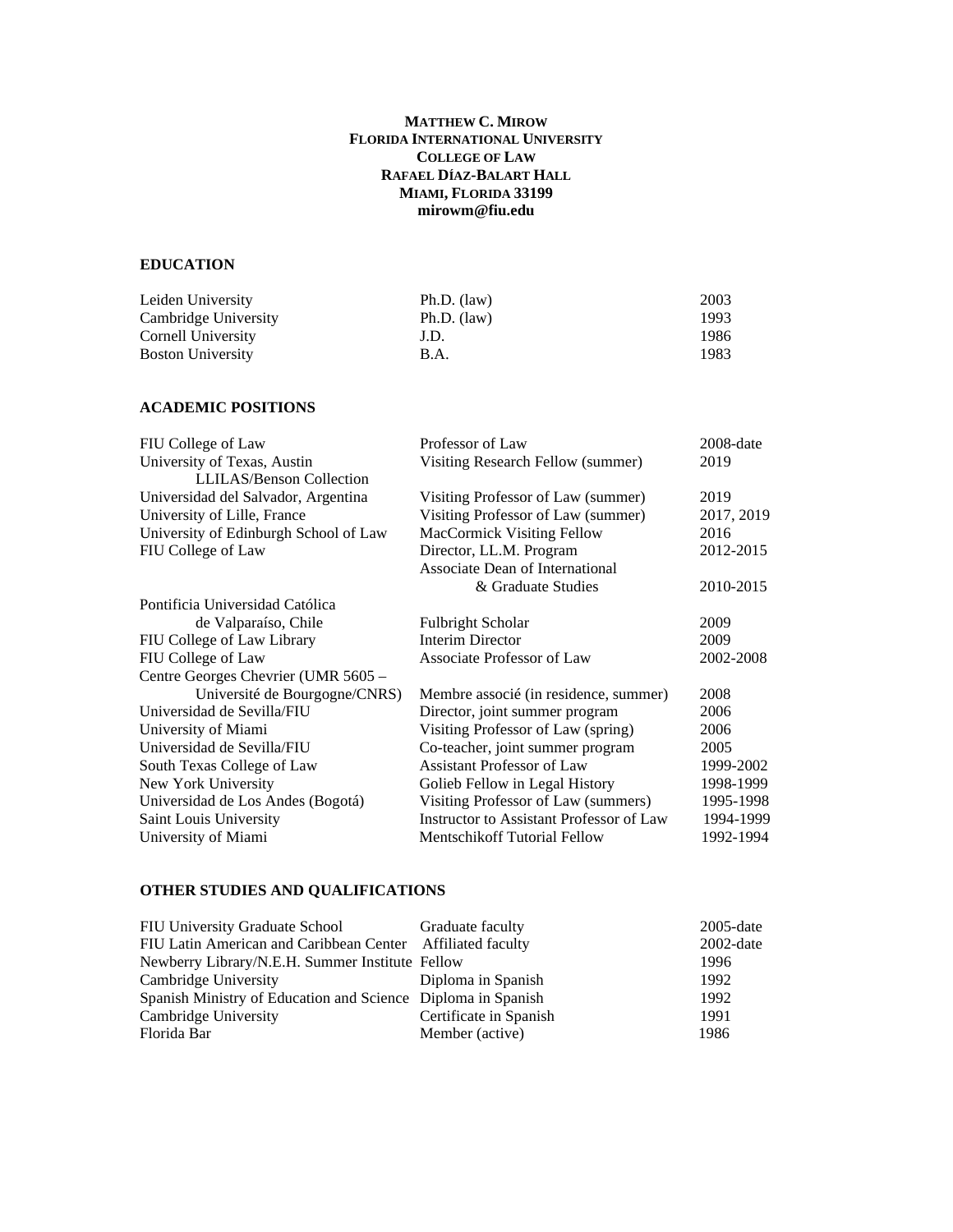# **REPRESENTATIVE GRANTS, AWARDS, AND HONORS**

| Academia Nacional de la Historia<br>del la República Argentina               | Miembro corresondiente (grupo de<br>trabajo de historia del derecho) | $2019$ -date |
|------------------------------------------------------------------------------|----------------------------------------------------------------------|--------------|
| Emory Law School, Center for the<br>Study of Law and Religion                | Fellow                                                               | $2018$ -date |
| Instituto Internacional de Historia del<br>Derecho Indiano                   | Miembro                                                              | $2016$ -date |
| Instituto de Investigaciones de Historia<br>del Derecho (Buenos Aires)       | Miembro correspondiente                                              | $2014$ -date |
| Peter Gonville Stein Book Award                                              | Chair, selection committee                                           | 2018-2020    |
| Institute of International Education                                         | Fulbright U.S. scholar peer review<br>committee (law)                | 2018         |
| Collège Doctoral Lille Nord de France                                        | Membre                                                               | 2017         |
| Pontifical Catholic University of Chile                                      | Member, international review panel                                   | 2017         |
| FIU Office of the Provost/IIE/CIES                                           | Fulbright campus representative                                      | 2014-2015    |
| Pacific McGeorge School of Law                                               | Keynote speaker, Global Center                                       | 2015         |
| American Society for Legal History                                           | Co-director, Student Research Colloquium                             | 2014, 2015   |
| Florida Historical Society                                                   | Golden Quill Award (best article)                                    | 2014         |
| Institute of International Education/Council Fulbright U.S. scholar regional |                                                                      | 2011, 2012   |
| for International Exchange of<br>Scholars/Fulbright Scholarship<br>Board     | peer review committee (Southern Cone)                                |              |
| Universidad Nacional de Córdoba, Arg.                                        | Huésped de Honor                                                     | 2012         |
| Institute of International Education/Council Fulbright U.S. scholar regional |                                                                      | 2010         |
| for International Exchange of<br>Scholars/Fulbright Scholarship<br>Board     | peer review committee (Chile/Mexico)                                 |              |
|                                                                              |                                                                      | 2010         |
| City of Puebla, Mexico                                                       | Poblano y distinguido visitante                                      |              |
| J. William Fulbright Scholarship Board                                       | Fulbright scholar, Chile (traditional)                               | 2009         |
| University of Florida, Center for Latin<br><b>American Studies</b>           | Travel research grant                                                | 2009         |
|                                                                              |                                                                      |              |
| FIU Provost's Office                                                         | Top scholar (one of 22 selected)                                     | 2009         |
| FIU College of Law                                                           | Operational excellence award                                         | 2009         |
| Fulbright Commission of Perú                                                 | Grant for presentation                                               | 2009         |
| American Society for Legal History                                           | Board of directors                                                   | 2009-2012    |
| Centre Georges Chevrier (UMR 5605 -                                          | Membre associé                                                       | 2007-2012    |
| Université de Bourgogne/CNRS)                                                |                                                                      |              |
| Gerda Henkel Stiftung                                                        | Grant for conference                                                 | 2006-2008    |
| Davidson College                                                             | Kelley lecturer                                                      | 2005         |
| Gerda Henkel Stiftung                                                        | Grant for presentation                                               | 2003-2004    |
| FIU Provost's Office/FIU Foundation                                          | Research award                                                       | 2003         |
| FIU College of Law                                                           | Summer research grant                                                | 2003, 2004   |
| South Texas College of Law S.B.A.                                            | Award for outstanding teaching                                       | 2002         |
| South Texas College of Law                                                   | Summer research grant                                                | 2000, 2001   |
| Saint Louis University Law Journal                                           | Recognition award                                                    | 1997         |
| Saint Louis University                                                       | Summer research grant                                                | 1996, 1997   |
| N.E.H.                                                                       | Summer stipend                                                       | 1996         |
| Lexis-Nexis                                                                  | Award for innovative teaching materials                              | 1995         |
| Saint Louis University                                                       | Beaumont faculty development award                                   | 1995         |
| C.V.C.P. of the U.K.                                                         | Overseas research studentship                                        | 1988-1991    |
| Cambridge U. Overseas Trust                                                  | Overseas research bursary                                            | 1988-1991    |
| Gonville and Caius College                                                   | Overseas student bursary                                             | 1988-1991    |
| Frederic William Maitland Fund                                               | Research grant                                                       | 1990         |
| Gonville and Caius College                                                   | Travel grant                                                         | 1990         |
| E.S.R.C. of the U.K.                                                         | Grant for fees and expenses                                          | 1988         |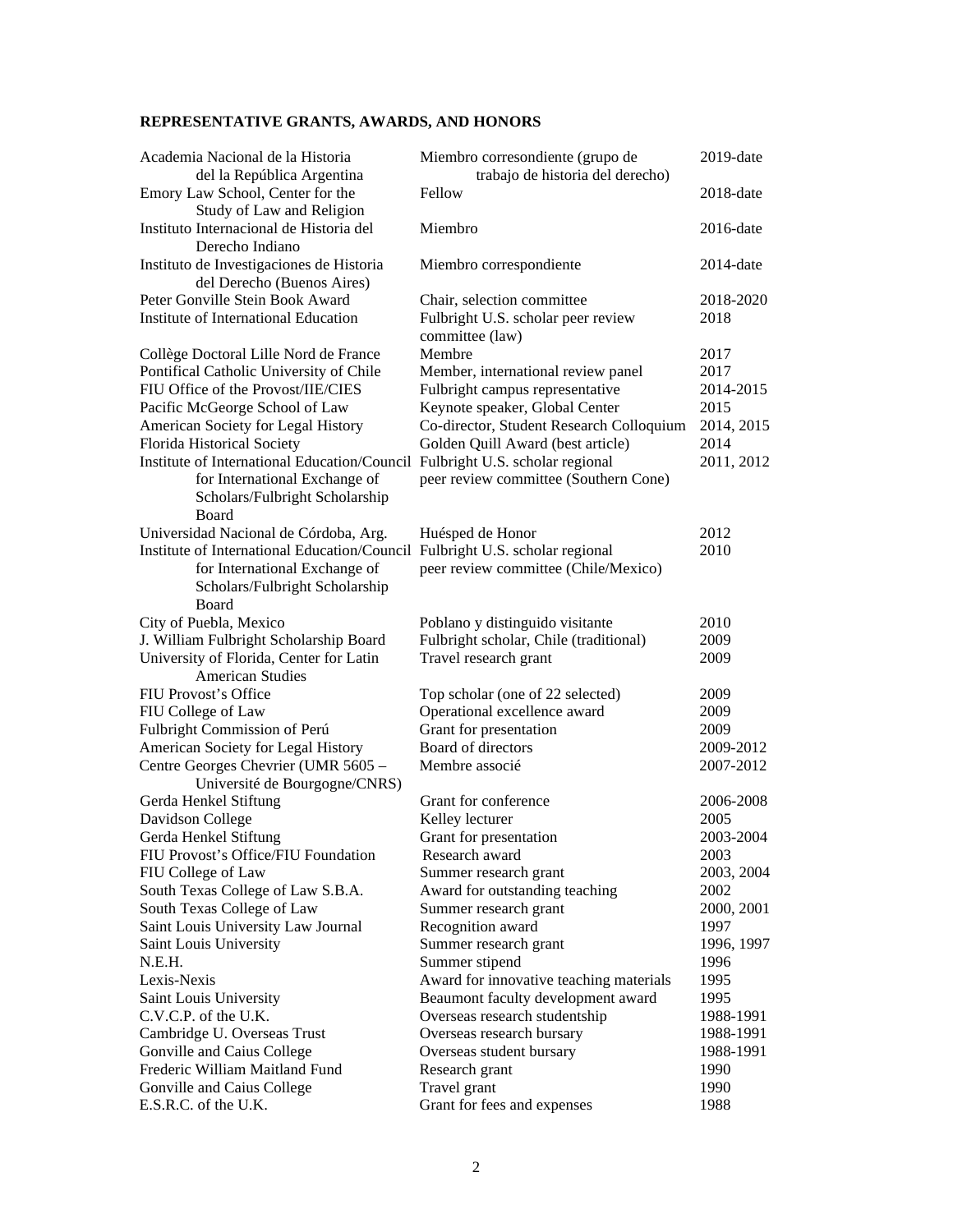# **EDITING, CONSULTING, AND LEGAL PRACTICE**

| Colección "Persona" (Comares, Spain)                                 | Consejo asesor                           | $2014$ -date |
|----------------------------------------------------------------------|------------------------------------------|--------------|
| Iushistoria (Argentina)                                              | Board of editors                         | $2012$ -date |
| Glossae (Spain)                                                      | Board of editors                         | $2012$ -date |
| <b>Brill/Martinus Nijhoff</b>                                        | Series co-editor, History of Private Law | $2007$ -date |
| Revue de droit international                                         | Principal collaborateur étranger         | $2007$ -date |
| et de droit comparé                                                  |                                          |              |
| American Journal of Comparative Law                                  | Board of editors                         | $2006$ -date |
| Law and History Review                                               | Board of editors                         | $2005$ -date |
| Law and History Review                                               | Referee                                  | $2004$ -date |
| The John Dickson Writings Project                                    | Consultant                               | 2019         |
| Madrid Institute of Advanced Study                                   | Referee                                  | 2019         |
| Tijdschrift voor Rechtsgeschiedenis                                  | Referee                                  | 2018         |
| Planning Theory                                                      | Referee                                  | 2018         |
| Bloomsbury                                                           | Referee                                  | 2018         |
| American Journal of Legal History                                    | Referee                                  | 2017, 2018   |
| FONDECYT (Chilean national funding)                                  | Evaluator                                | 2017         |
| Festschrift for AJ van der Walt                                      | Referee                                  | 2017         |
| Revista de Historia del Derecho (Argentina) Referee                  |                                          | 2017         |
| <b>Cambridge University Press</b>                                    | Referee                                  | 2016         |
| <b>International Relations</b>                                       | Referee                                  | 2013         |
| Anuario de Estudios Americanos (Spain)                               | Referee                                  | 2013         |
| Comparative Legal History Review                                     | Referee                                  | 2012, 2014   |
| The Formation and Transmission of                                    | Scientific committee                     | 2011-2015    |
| <b>Western Legal Tradition</b>                                       |                                          |              |
| University of New Mexico Press                                       | Consultant                               | 2011-2012    |
| <b>Edinburgh University Press</b>                                    | Referee                                  | 2011, 2017   |
| American Journal of Legal History                                    | <b>Advisory Board</b>                    | 2010-2016    |
| Latin American and Caribbean Journal                                 | Board of editors                         | 2007-2009    |
| of Legal Studies                                                     | Board of editors                         |              |
| Centre d'Histoire Judiciare (UMR 8025                                | Responsable du projet (with Dauchy       | 2006-2010    |
| Université de Lille II/CNRS)                                         | and Bryson)                              |              |
| American Journal of Legal History                                    | Editor, book reviews                     | 2002-2010    |
| Revista de Derecho Privado, Bogotá                                   | Comité científico                        | 2004-2010    |
| Oxford UP, Encyclopedia of Legal History                             | Advisory editor, South America           | 2004-2009    |
| Working Group on Property, Syracuse U.                               | <b>Affiliated Faculty</b>                | 2004-2005    |
| Hispanic American Historical Review                                  | Referee                                  | 2009         |
| Wolters Kluwer (Aspen)                                               | Consultant                               | 2007, 2011   |
| Aspen Publishers, International Law                                  | Consultant                               | 2007         |
| South Texas College of Law Quarterly                                 | Editorial board                          | 2001-2002    |
| Currents: International Trade Law Journal                            | Faculty advisor                          | 2000-2002    |
| Saint Louis-Warsaw Transatlantic L.J.                                | Review editor                            | 1997-1998    |
| Lexis-Nexis                                                          | Consultant                               | 1996-1997    |
| American Immigration Lawyers Association Pro-bono part-time attorney |                                          | 1993-1994    |
| Reed Smith Shaw & McClay                                             | Summer associate and Associate           | 1985-1988    |
| Conrad Scherer & James                                               | Summer associate                         | 1984         |
|                                                                      |                                          |              |

## **COURSES AND SEMINARS TAUGHT**

American Legal History, Anglo-American Wills and Testaments, Comparative Commercial Law (in Spanish), Comparative Constitutional Law, Comparative Law, Constitutions of the Americas, English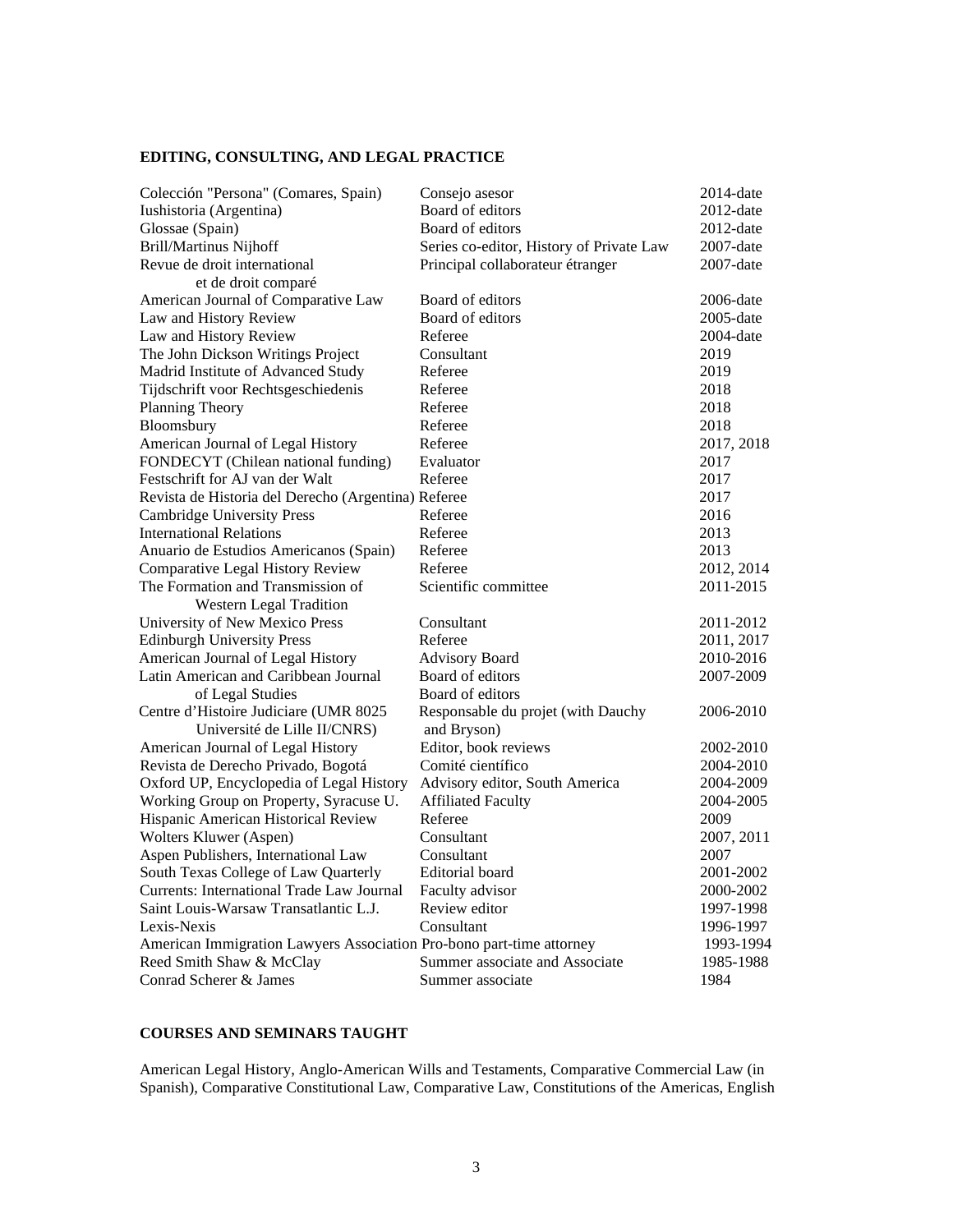Legal History, European Legal History, International Law, Introduction to Common Law (in Spanish), Land Use, Latin American Law, Property, and Wills and Trusts

# **COLLEGE AND UNIVERSITY SERVICE AT FIU**

College Advisory Board and Committee Service: Academic Standards (2003-2006), Appointments (2002, 2006-2007, Co-chair, 2007-2008, Chair), Facilities (2002-2004), Graduate Programs (2005) International and Comparative Law Programs (2004-2008); International Law Librarian (2002, Chair 2003), Lecture Review (2005-2008, 2010, 2018), Library (2002-2006, 2010-date, Chair, 2003-2006), LL.M. Admissions (2016-date); Moot Court (2002), Promotion and Tenure (2008-date); Strategic Planning (2009)

University Service: Banner Marshal (2003), Curriculum Committee (2004-2005), Graduate Council (2002- 2004, 2012-2013, Vice-Chair, 2004-2005)

## **ASSOCIATION MEMBERSHIPS**

American Historical Association, American Society for Legal History (Program Committee, 2007, 2017; Board of Directors, 2009-2011; Local Arrangements Committee, 2012-2013, Co-Chair, Program Committee, 2018; Peter Gonville Stein Book Award Committee, 2018-2020), Latin American Studies Association, Selden Society

## **PROMOTION AND TENURE EVALUATIONS**

| Rice University                     | 2018 |
|-------------------------------------|------|
| University of Oregon                | 2014 |
| Ave Maria School of Law             | 2013 |
| University of South Carolina        | 2011 |
| University of Tennessee             | 2011 |
| Saint Thomas University (Minnesota) | 2009 |

#### **DISSERTATION COMMITTEES**

Renzo Honores, History PhD, FIU, awarded 2007 Mauricio Novoa-Cain, Latin American Studies PhD, Cambridge Univ., awarded 2014 (external examiner) Gregory Weimer, History PhD, FIU, awarded 2016 Ricardo Pelegrin, History PhD, FIU, awarded 2018 Adrian Alzate Garcia, History PhD, FIU, 2014-present Alejandro Abad Alvarez-Querol, International Relations PhD, FIU, 2019-present Clinton Hough, History PhD, FIU, 2019-present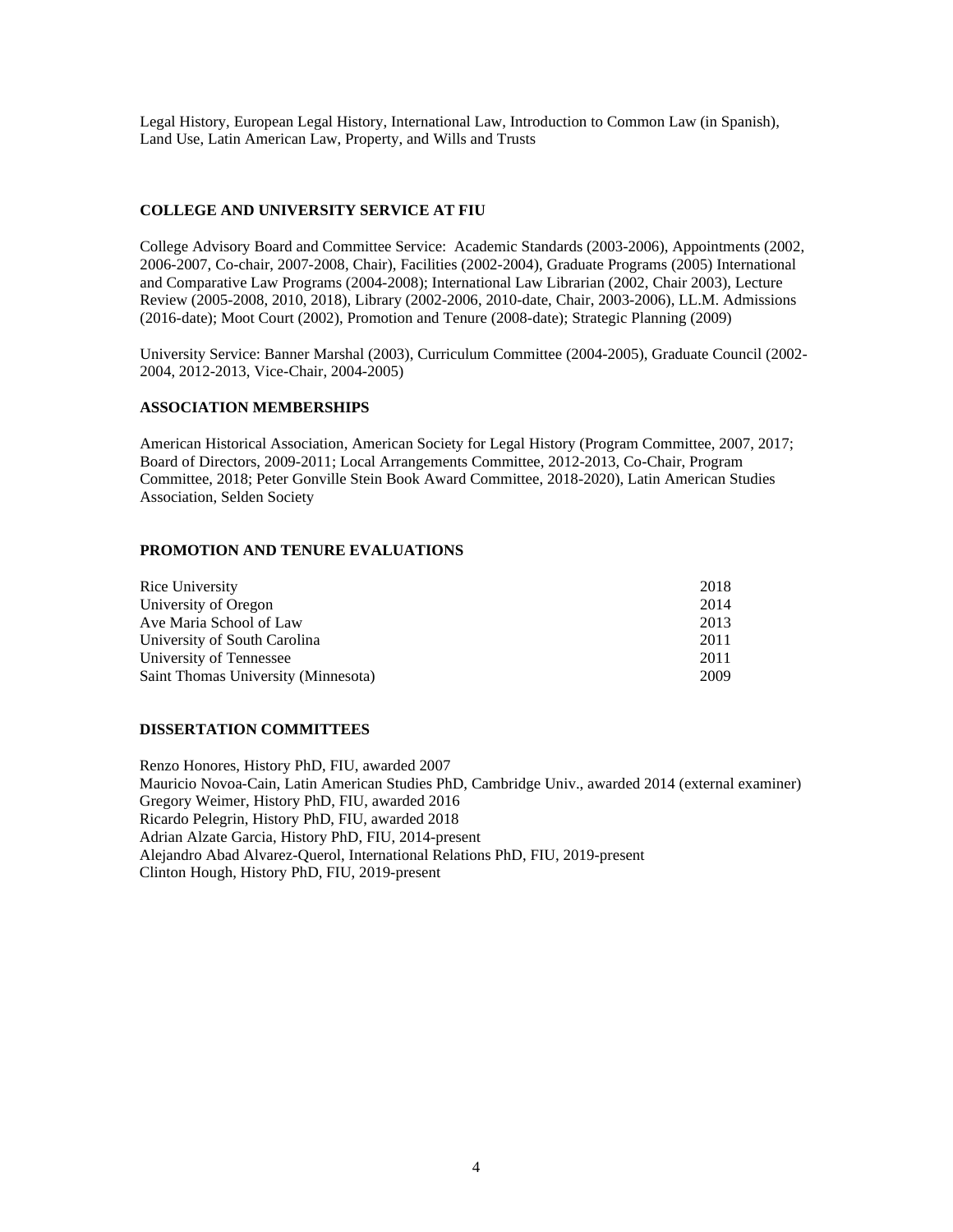## **PUBLICATIONS**

.

#### **Books:**

- 2015. LATIN AMERICAN CONSTITUTIONS: THE CONSTITUTION OF CÁDIZ AND ITS LEGACY IN SPANISH AMERICA (Cambridge: Cambridge University Press, paperback 2019).
- 2012. FLORIDA'S FIRST CONSTITUTION: THE CONSTITUTION OF CÁDIZ (Durham: Carolina Academic Press).
- 2010. RATIO DECIDENDI: GUIDING PRINCIPLES OF JUDICIAL DECISIONS, VOLUME 2: FOREIGN LAW (Berlin: Duncker & Humblot) (edited with Bryson and Dauchy).
- 2006. GLOBAL ISSUES IN PROPERTY LAW: CASES AND MATERIALS (St. Paul: Thomson West) (with Sprankling and Coletta).
- 2004. LATIN AMERICAN LAW: A HISTORY OF PRIVATE LAW AND INSTITUTIONS IN SPANISH AMERICA (Austin: University of Texas Press, paperback 2009).

#### **Articles, essays, book chapters, encyclopedia entries**

- 2019. *Léon Duguit*, *in* GREAT CHRISTIAN JURISTS IN FRENCH HISTORY 358-371 (Descamps & Domingo eds., Cambridge: Cambridge University Press).
- 2019. *The Supreme Court, Florida Land Claims, and Spanish Colonial Law,* in LEGAL TRADITIONS IN LOUISIANA AND THE FLORIDAS 1763-1848, 221-269 (Donlan and Palmer, eds., Clark, N.J.: Talbot) (reprint of article with same name below 2017).
- 2018. *Spanish Law and its Expansion*, *in* OXFORD HANDBOOK OF EUROPEAN LEGAL HISTORY 782-805 (Pihlajamäki, Dubber & Godfrey, eds., Oxford: Oxford University Press).
- 2018. *Juan Solórzano Pereira*, *in* GREAT CHRISTIAN JURISTS IN SPANISH HISTORY 239-257 (Domingo & Martínez-Torrón, eds., Cambridge: Cambridge University Press).
- 2018. *Spanish Courts*, *in* FLORIDA'S OTHER COURTS: UNCONVENTIONAL JUSTICE IN THE SUNSHINE STATE 9-27 (Jarvis, ed., Gainesville: University Press of Florida).
- 2018. *Los Tribunales de la Florida Oriental*, in XIX CONGRESO DEL INSTITUTO INTERNACIONAL DE HISTORIA DEL DERECHO INDIANO 1119-1139 (Madrid: Dykinson).
- 2017. *The Court of Common Pleas of East Florida 1763-1783*, 85 TIJDSCHRIFT VOOR RECHTSGESCHIEDENIS 540-576.
- 2017. *Translating into Stone: The Monument to the Constitution of Cádiz in Saint Augustine, Florida*, *in*  TRANSLATIONS IN TIMES OF DISRUPTION: AN INTERDISCIPLINARY STUDY IN TRANSNATIONAL CONTEXTS 101-118 (Hook & Iglesias Rogers, eds., London: Palgrave).
- 2017. *The Patriot Constitution and International Constitution-Making*, 21 TEX. REV. L. & POL. 477-517.
- 2017. *The Supreme Court, Florida Land Claims, and Spanish Colonial Law,* TUL. EUR. & CIV. L.F. 181-218.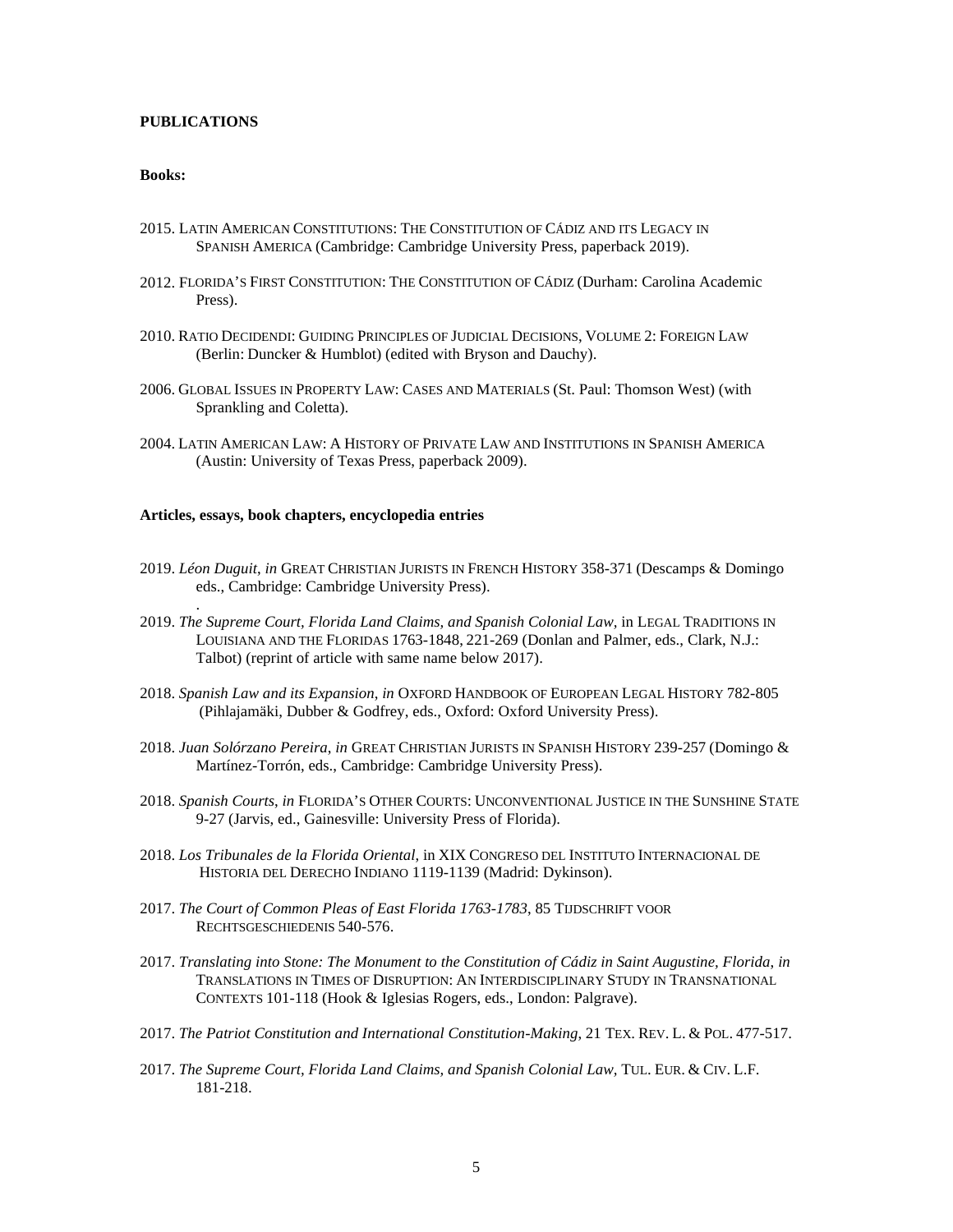- 2017. *Bases y Puntos de Partida para la Organización Política de al República Argentina, Juan Bautista Alberdi, in* THE FORMATION AND TRANSMISSION OF WESTERN LEGAL CULTURE: 150 BOOKS THAT MADE THE LAW IN THE AGE OF PRINTING 367-370 (Dauchy, Martyn, Musson, Pihlajamäki, and Wijffels eds., Cham: Springer).
- 2017. *The* History of the Florida Supreme Court, Volume 0, 2017 FLA. SUP. CT. HIST. SOC'Y REV. 12-15.
- 2016. *Causas civiles en la Florida Oriental, 1785-1821*, in HISTORA DEL DERECHO: DÉCADAS DE INVESTIGACIÓN Y DE DOCENCIA HOMENAJE A ABELARDO LEVAGGI 305-315 (Ricardo Rabinovich-Berkman & Agustín Parise, eds., Buenos Aires: Editorial Universitaria de Buenos Aires).
- 2016. Marbury *en México: la precoz migración de la* judicial review *al sur*, in *El " amparo Justo Prieto:" El control desconcentrado de la constitucionalidad: Homenaje al Ministro José de Jesús Gudiño Pelayo* 435-512 (Manuel González Oropeza and Carlos Báez Silva, eds. México, D.F.: Suprema Corte de Justicia de la Nación). (A revision and Spanish translation by Rubén Sánchez Gil and Isaac Josué Cervantes Castro of M.C. Mirow, Marbury *in Mexico*, 2007, see below).
- 2016. *Gonzalo Herrera y las Floridas frente a las Cortes*, in XVIII CONGRESO DEL INSTITUTO INTERNACIONAL DE HISTORIA DEL DERECHO INDIANO 1047-1074 (Córdoba, Argentina).
- 2016. Rerum Novarum: *New Things and Recent Paradigms of Property Law*, 47 U. PAC. L. REV. 183-197 (keynote address for symposium on an international law of property).
- 2015. *Educación Legal en los Estados Unidos II: Educación de Postgrado, Educación Continuada, y Consideraciones comparativas*, 46 U. MIAMI INTER-AM. L. REV. 135-152 (with Cobas Cobiella).
- 2015. *Testamentary Proceedings in Spanish East Florida, 1783-1821*, in STUDIES IN HONOR OF RICHARD H. HELMHOLZ 281-301 (Troy L. Harris, ed., Berkeley: The Robbins Collection).
- 2015. *The Constitution of Cádiz in Cuba and Florida*, in THE RISE OF CONSTITUTIONAL GOVERNMENT IN THE IBERIAN ATLANTIC WORLD: THE IMPACT OF THE CÁDIZ CONSTITUTION OF 1812, 194-211 (Scott Eastman & Natalia Sobrevilla Perea, eds. Tuscaloosa: University of Alabama Press).
- 2015. *Law in East Florida 1783-1821*, 55 AM. J. LEGAL HIST. 89-118.
- 2014. *Codification and the Constitution of Cádiz*, in 3 ESTUDIOS JURÍDICOS EN HOMENAJE AL PROFESOR ALEJANDRO GUZMÁN BRITO 343-361 (Patricio-Ignacio Carvajal & Massimo Miglietta, eds., Trento, Italy: Edizioni dell'Orso).
- 2014. *Educación Legal en los Estados Unidos I: Facultades de Derecho y el* Juris Doctor*,* 46 U. MIAMI INTER-AM. L. REV. 1-38 (with Cobas Cobiella).
- 2014. *The Age of Constitutions in the Americas*, 32 LAW & HIST. REV. 229-235.
- 2014. *Teaching Latin American Legal History*, in TEACHING LEGAL HISTORY: COMPARATIVE PERSPECTIVES 235-238 (Robert M Jarvis, ed., London: Wildy, Simmonds & Hill).
- 2013. *Épocas en la historia del derecho en los EE.UU.* in GLOBALIZACIÓN, DERECHO SUPRANACIONAL E INTEGRACIÓN AMERICANA 29-32 (Juan Pablo Pampillo Baliño and Manuel Alexandro Munive Páez, eds., México: Escuela Libre de Derecho/Porrúa).
- 2013. *Globalización y la educación legal en los EE.UU.* in GLOBALIZACIÓN, DERECHO SUPRANACIONAL E INTEGRACIÓN AMERICANA 575-581 (Juan Pablo Pampillo Banliño and Manuel Alexandro Munive Páez, eds., México: Escuela Libre de Derecho/Porrúa).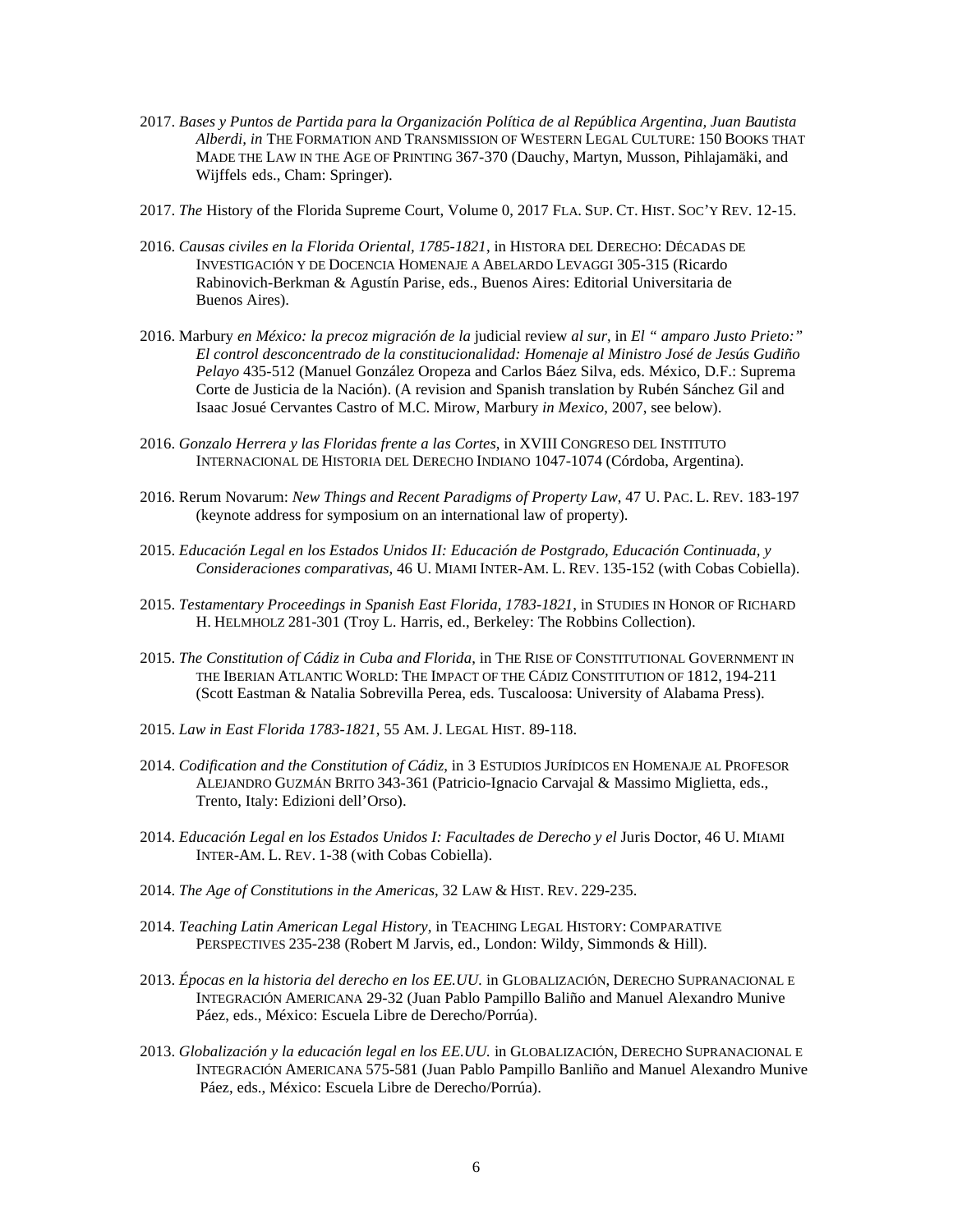- 2013. *Pre-constitutional Law and Constitutions: Spanish Colonial Law and the Constitution of Cádiz*, 12 WASH. U. GLOB. STUD. L. REV. 313-337.
- 2013. *Orígenes de la función social de la propiedad en Chile,* in LA FUNCIÓN SOCIAL DE LA PROPIEDAD (Daniel Bonilla Maldonado, coord., Buenos Aires: Eudebe, Universidad de Buenos Aires) 229- 268. (Spanish translation of *Origins of the Social Function of Property in Chile*, 80 FORDHAM L. REV. 1183-1217 (2011)).
- 2013. *Spanje en Portugal van de 19de eeuw tot heden*, in HOOGSTE GERECHTSHOVEN IN EUROPA: EEN HISTORISCH PORTRET (A.A. Wijffels & C.H. van Rhee, red., Antwerpen: Maklu) 150-159 (with Alvaro Pérez-Ragone) (Dutch version of *Spain and Portugal after 1800* below).
- 2013. *Spain and Portugal after 1800*, in EUROPEAN SUPREME COURTS: A PORTRAIT THROUGH HISTORY (A.A. Wijffels & C.H. van Rhee, eds, London: Third Millennium Publishing) 150-159 (with Alvaro Pérez-Ragone).
- 2013*. The Legality Principle and the Constitution of Cádiz,* in FROM THE JUDGE'S *ARBITRIUM* TO THE LEGALITY PRINCIPLE (Georges Martyn, Anthony Musson, and Heikki Pihlajamäki, eds., Berlin: Duncker & Humblot) 189-205.
- 2013. *Simón Bolívar y el Code Napoleón*, 8 REVISTA DE SANTANDER 114-147. Spanish translation and illustrated version of *The Power of Codification in Latin America: Simón Bolívar and the* Code Napoléon, 8 TUL. J. INT'L & COMP. L. 83-116 (2000).
- 2012. *The Constitution of Cádiz in Florida*, 24 FLA. J. INT'L L. 271-330. Florida Historical Society Golden Quill Award for Outstanding Article on Florida History 2014
- 2011. *Origins of the Social Function of Property in Chile*, 80 FORDHAM L. REV. 1183-1217.
- 2010. *La tradición romanística en los Estados Unidos con una nota sobre el estado de la Florida*, 22 REVISTA DE ESTUDIOS HISTORICO-JURÍDICOS 383-394.
- 2010. *Visions of Cádiz: The Constitution of Cádiz in Historical and Constitutional Thought*, in 53 STUDIES IN LAW, POLITICS, AND SOCIETY: MAKING SENSE OF THE PAST 59-88 (Austin Sarat, ed., Bingley, England: Emerald).
- 2010. *Military Orders as Foreign Law in the Cuban Supreme Court 1899-1900*, in RATIO DECIDENDI: GUIDING PRINCIPLES OF JUDICIAL DECISIONS, VOLUME 2: FOREIGN LAW 217-228 (S. Dauchy, W.H. Bryson, and M.C. Mirow, eds., Berlin: Duncker & Humblot).
- 2010. *Conclusion*: *Foreign Law and the Birth of Comparative Law*, in RATIO DECIDENDI: GUIDING PRINCIPLES OF JUDICIAL DECISIONS, VOLUME 2: FOREIGN LAW 229-236 (S. Dauchy, W.H. Bryson, and M.C. Mirow, eds., Berlin: Duncker & Humblot).
- 2010. *The Social-Obligation Norm of Property: Duguit, Hayem, and Others,* 22 FLA. J. INT'L L. 191-226.
- 2010. *La contribución de Ignacio Vallarta al constitucionalismo mexicano: algunos aspectos norteamericanos*, in EL CONSTITUCIONALISMO MEXICANO: INFLUENCIAS CONTINENTALES Y TRASATLÁNTICAS 47-61 (Patricia Galeana, coord., México: Senado de la República).
- 2009. *Coke's Advice on Executing Wills of Land*, in RELATIONS BETWEEN THE *IUS COMMUNE* AND ENGLISH LAW 239-245 (R.H. Helmholz and V. Piergiovanni, eds., Genoa: Rubbettino).
- 2009. *So Now You're a Law Professor: A Letter from the Dean*, 2009 CARDOZO L. REV. DE NOVO 101-119 (with Frank T. Read).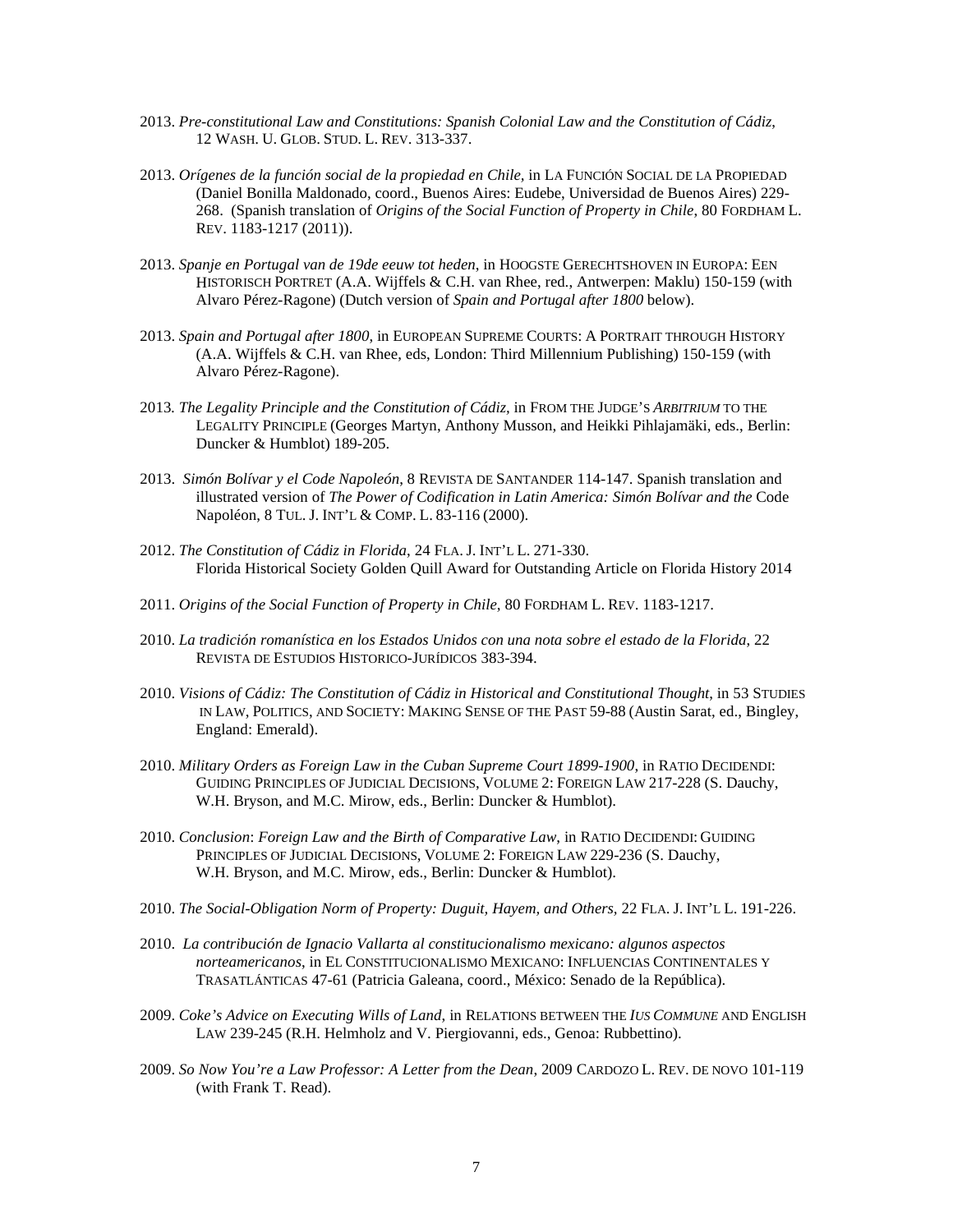- 2009. *South and Central America: Overview, in* 5 OXFORD INTERNATIONAL ENCYCLOPEDIA OF LEGAL HISTORY 284-287 (Stanley N. Katz, ed., Oxford University Press).
- 2009. *Wills: English Common Law*, *in* 6 OXFORD INTERNATIONAL ENCYCLOPEDIA OF LEGAL HISTORY 102- 105 (Stanley N. Katz, ed., Oxford University Press).
- 2008. *Latin American Law, in* NEW OXFORD COMPANION TO LAW 674-676 (Oxford University Press).
- 2008. *Le Droit Comparé à Miami: Mario Díaz Cruz et The Comparative Juridical Review*, 85 REVUE DE DROIT INTERNATIONAL ET DE DROIT COMPARÉ 213-227. Solicited contribution for 100<sup>th</sup> anniversary of journal.
- 2008. *The Future of the Economic Analysis of Law in Latin America: A Proposal for Model Codes*, 82 CHI.-KENT L. REV. 293-325 (with del Granado).
- 2007. Marbury *in Mexico: Judicial Review's Precocious Southern Migration*, 35 HASTINGS CONST. L.Q. 41-117.
- 2006. *Case law in Mexico 1861-1919 – The work of Ignacio Luis Vallarta, in* RATIO DECIDENDI: GUIDING PRINCIPLES OF JUDICIAL DECISION (Berlin: Duncker & Humblot).
- 2006. *Gloria's Story and Guatemala's Faith: Adulterous Concubinage, Law, and Religion*, 24 LAW & HIST. REV. 441-446.
- 2005. *Andrés Bello, Sucesiones, y el Código Civil Frances de 1804*, *in* SESQUICENTENARIO DEL CÓDIGO CIVIL: PASADO, PRESENTE Y FUTURO DE LA CODIFICACIÓN (Universidad de Chile, 2005) (Spanish adaptation and translation of *Borrowing Private Law in Latin America: Andrés Bello's Use of the* Code Napoléon *in Drafting the Chilean Civil Code*, 61 LA. L. REV. 291-329 (2001). This work was solicited by the University of Chile for inclusion in a commemorative volume for the 150th anniversary of Andrés Bello's civil code for Chile.)
- 2005. *The* Code Napoléon, *Buried but Ruling in Latin America*, 33 DENV. J. INT'L L. & POL'Y 179-194.
- 2005. *Le* Code Napoleón *régit-il toujours l'Amérique Latine d'outre-tombe? in* LE CODE CIVIL, 1804- 2004, ENTRE IUS COMMUNE ET DROIT PRIVÉ EUROPÉEN 179-204 (Bruxelles: Bruylant). French adaptation and translation of *The* Code Napoléon, *Buried but Ruling in Latin America*, 33 DENV. J. INT'L L. & POL'Y 179-194 (2005).
- 2005. *El* Code Napoléon *y los Códigos de Bello y de Vélez Sarsfield*, 33 REVISTA DE DERECHO PRIVADO 1-21 (Bogotá, 2005).
- 2005. *Individual Experience in Legal Change: Exploring a Neglected Factor in Nineteenth-Century Latin American Codification*, 11 SW. J. L. & TRADE AM. 301-321. English adaptation and translation of *El* Code Napoléon *y los Códigos de Bello y de Vélez Sarsfield*, 33 REVISTA DE DERECHO PRIVADO 1-21 (Bogotá, 2005).
- 2004. *International Law and Religion in Latin America: The Beagle Channel Dispute*, 28 SUFFOLK TRANSNAT'L L. REV. 1-29.
- 2004. *El origen común de los códigos de dos continentes*, in EL FUTURO DE LA CODIFICACIÓN EN FRANCIA Y AMÉRICA LATINA 75-77 (Paris: Association Andrés Bello).
- 2004. *Globalizing Property: Incorporating Comparative and International Law into First-year Property Classes,* 54 J. LEGAL EDUC. 183-200.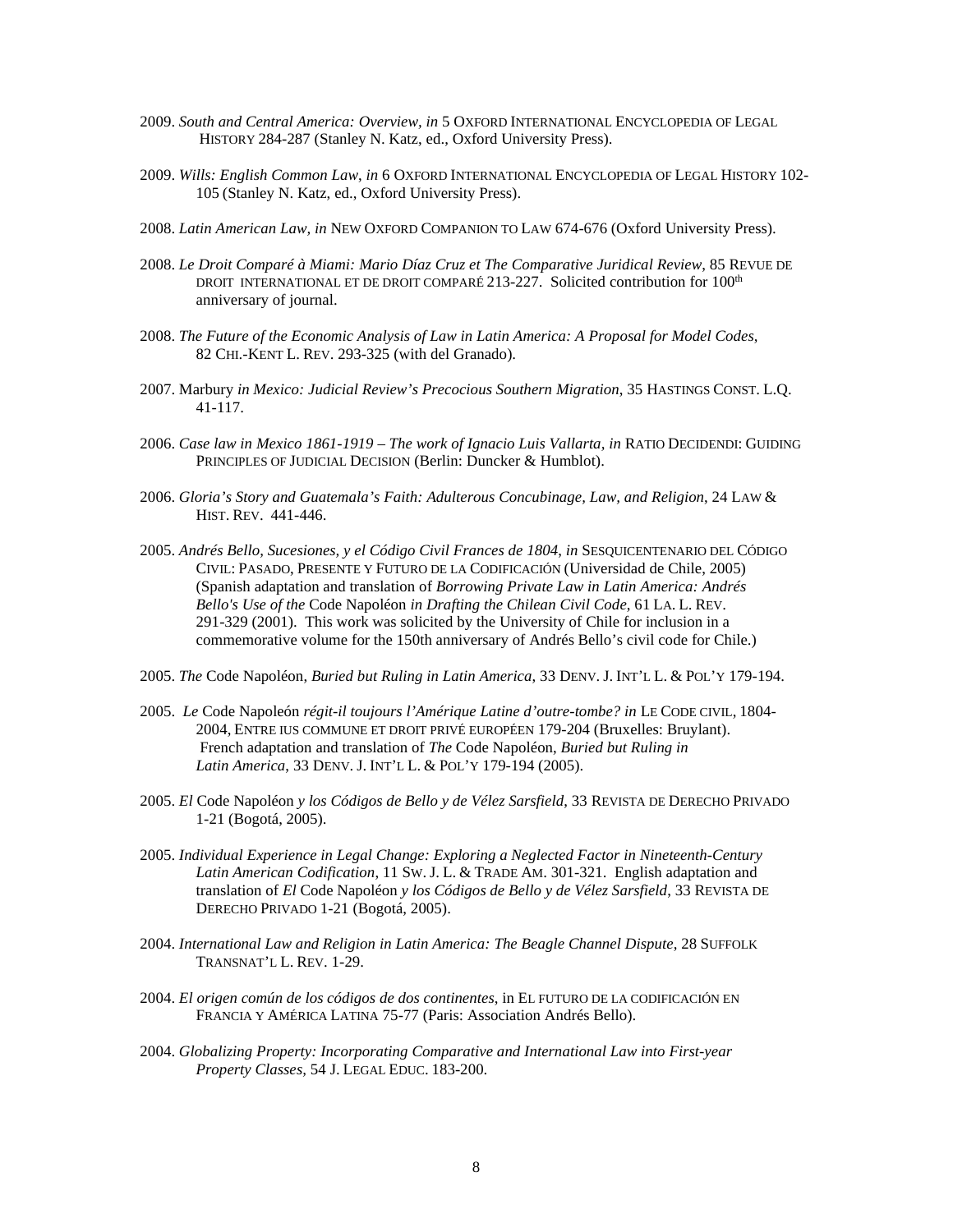- 2001. *An Obituary of the Federal Estate Tax*, 43 ARIZ. L. REV. 625-632 (with B.A. McGovern), reprinted in 52 MONTHLY DIGEST OF TAX ARTICLES 61-63 (2002).
- 2001. *Borrowing Private Law in Latin America: Andrés Bello's Use of the* Code Napoléon *in Drafting the Chilean Civil Code*, 61 LA. L. REV. 291-329.
- 2001. *Latin American Legal History: Some Essential Spanish Terms*, 12 BERKELEY LA RAZA L.J. 43-86.
- 2001. *Kennewick Man, Identity, and the Failure of Forensic History*, *in* HISTORY IN COURT: HISTORICAL EXPERTISE AND METHODS IN A FORENSIC CONTEXT 240-266 (Ius Deco, Leiden).
- 2000. *The Power of Codification in Latin America: Simón Bolívar and the* Code Napoléon, 8 TUL. J. INT'L & COMP. L. 83-116.
- 2000. *Laws on Religion from the Theodosian and Justinianic Codes*, *in* RELIGIONS OF LATE ANTIQUITY IN PRACTICE 263-74 (Princeton University Press) (with K. Kelley).
- 1999. *Bastardy and the Statute of Wills: Interpreting a Sixteenth-Century Statute with Cases and Readings*, 69 MISS. L.J. 345-371.
- 1999. *The Ascent of the Readings: Some Evidence from Readings on Wills*, *in* LEARNING THE LAW: TEACHING AND THE TRANSMISSION OF ENGLISH LAW 1150-1900 (Hambledon Press).
- 1999. *Legal History in the Law School Curriculum, in* LEGAL EDUCATION FOR THE 21ST CENTURY (ed. D.B. King, Rothman).
- 1998. *Confronting Inadvertent Plagiarism*, 6 PERSPECTIVES 61-64 (1998).
- 1997. *Monks and Married Women: The Use of the Yearbooks in Defining Testamentary Capacity in Sixteenth- and Seventeenth-Century Readings on Wills*, 65 LEGAL HIST. REV. 19-39.
- 1997. *Codificación del Derecho Comercial en los Estados Unidos, in* EVOLUCIÓN DEL DERECHO COMERCIAL (Diké).
- 1997. *Plagiarism and Textual Ownership in the Digital Source Environment*, 14 PROTEUS: A JOURNAL OF IDEAS 41-43 (with P.J. Shore).
- 1996. *Roman Catholicism on Trial in Victorian England: The Libel Case of John Henry Newman and Dr. Achilli*, 36 CATH. LAW. 401-453 (1996). (Listed under both "history" and "libel" in Gerome Leone, *Worth Reading*, NAT'L L.J., Jan. 27, 1997, at B12).
- 1996. *Plagiarism: A Workshop for Law Students*, <<http://lawschool.lexis.com/writing/plagiarism/ html/index.html>> (Lexis-Nexis Electronic Authors Press).
- 1993. *Last Wills and Testaments in England 1500-1800*, 60 RECUEILS DE LA SOCIÉTÉ JEAN BODIN POUR L'HISTOIRE COMPARATIVE DES INSTITUTIONS 47-83.

## **Books in** *the Legal History Library* **and** *Studies in the History of Private Law* **Series (Leiden: Brill/Nijhoff) (edited by C.H. (Remco) van Rhee, Dirk Heirbaut & M.C. Mirow):**

2019. ULRIKE MÜßIG, REASON AND FAIRNESS: CONSTITUTING JUSTICE IN EUROPE, FROM MEDIEVAL CANON LAW TO ECHR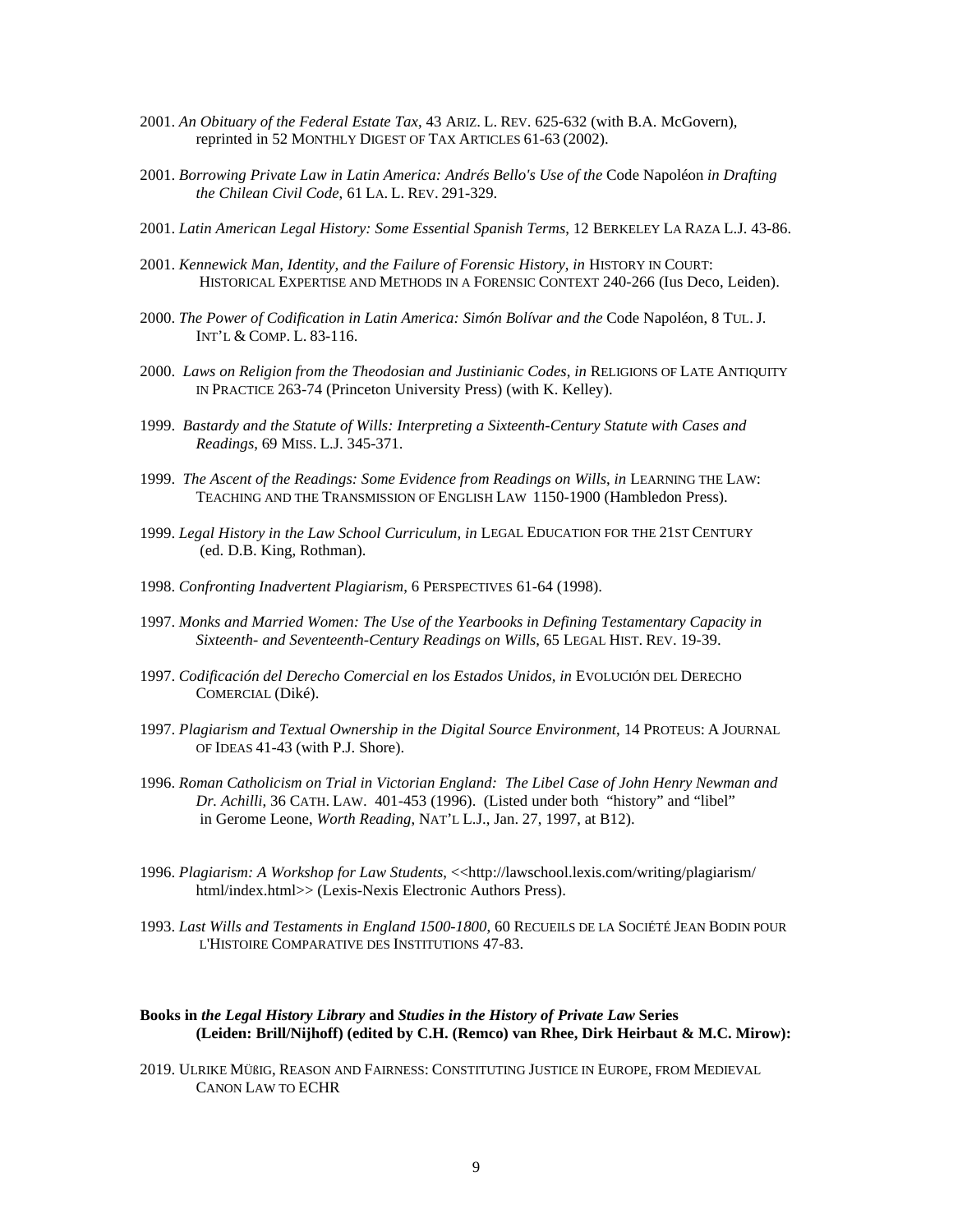- 2018. HEIKKI PIHLAJAMÄKI, ALBRECHT CORDES, SERGE DAUCHY & DAVE DE RUYSSCHER (EDS), UNDERSTANDING THE SOURCES OF EARLY MODERN AND MODERN COMMERCIAL LAW: COURTS, STATUTES, CONTRACTS, AND LEGAL SCHOLARSHIP
- 2018. JOE SAMPSON, THE HISTORICAL FOUNDATIONS OF GROTIUS' ANALYSIS OF DELICT.
- 2017. DAVE DE RUYSSCHER, ALBRECHT CORDES, SERGE DAUCHY & HEIKKI PIHLAJAMÄKI (EDS), THE COMPANY IN LAW AND PRACTICE: DID SIZE MATTER? (MIDDLE AGES-NINETEENTH CENTURY).

2017. AGUSTÍN PARISE, OWNERSHIP PARADIGMS IN AMERICAN CIVIL LAW JURISDICTIONS: **MANIFESTATIONS** 

OF THE SHIFTS IN THE LEGISLATION OF LOUISIANA, CHILE, AND ARGENTINA.

- 2016. MAURICIO NOVOA, THE PROTECTOR OF INDIANS IN THE ROYAL AUDIENCE OF LIMA.
- 2015. JOHN FINLAY, LEGAL PRACTICE IN EIGHTEENTH-CENTURY SCOTLAND.
- 2015. MARIKEN LENAERTS, NATIONAL SOCIALIST FAMILY LAW: THE INFLUENCE OF NATIONAL SOCIALISM ON MARRIAGE AND DIVORCE LAW IN GERMANY AND THE NETHERLANDS.
- 2014. FREDRIC DELANO GRANT, JR., THE CHINESE CORNERSTONE OF MODERN BANKING: THE CANTON GUARANTY SYSTEM AND THE ORIGINS OF BANK DEPOSIT INSURANCE 1780-1933.
- 2014. E.G.D. VAN DONGEN, CONTRIBUTORY NEGLIGENCE: A HISTORICAL AND COMPARATIVE STUDY.
- 2014. E. KOOPS & W.J. ZWALVE (EDS.), LAW & EQUITY: APPROACHES IN ROMAN LAW AND COMMON LAW.
- 2013. WIM DECOCK, THEOLOGIANS AND CONTRACT LAW: THE MORAL TRANSFORMATION OF THE *IUS COMMUNE* (CA. 1500-1650).
- 2012. TILMANN J. RÖDER, FROM INDUSTRIAL TO LEGAL STANDARDIZATION, 1871-1914: TRANSNATIONAL INSURANCE LAW AND THE GREAT SAN FRANCISCO EARTHQUAKE.
- 2011. JANWILLEM OOSTERHUIS, SPECIFIC PERFORMANCE IN GERMAN, FRENCH AND DUTCH LAW IN THE NINETEENTH CENTURY: REMEDIES IN AN AGE OF FUNDAMENTAL RIGHTS AND INDUSTRIALISATION.
- 2008. JAN HALLEBEEK & HARRY DONDORP (EDS.), CONTRACTS FOR A THIRD-PARTY BENEFICIARY: A HISTORICAL AND COMPARATIVE ACCOUNT.

#### **Book reviews and shorter works**

- 2013. 1 COMP. LEGAL HIST. 129-133 (reviewing ALEJANDRO GUZMÁN-BRITO, CODIFICACIÓN DEL DERECHO CIVIL E INTERPRETACIÓN DE LAS LEYES. LAS NORMAS SOBRE INTERPRETACIÓN DE LAS LEYES EN LOS PRINCIPALES CÓDIGOS CIVILES EUROPEO-OCCIDENTALES Y AMERICANOS EMITIDO HASTA FINALES DEL SIGLO XIX).
- 2010. *Paper Echoes*, Review of GEORGE ATHAN BILLIAS, AMERICAN CONSTITUTIONALISM HEARD ROUND THE WORLD. H-Law, H-Net Reviews. December, 2010. http://www.hnet.org/reviews/showrev.php?id=31910
- 2008. 58 J. LEGAL EDUC. 147-155 (reviewing GREGORY S. ALEXANDER, THE GLOBAL DEBATE OVER CONSTITUTIONAL PROPERTY: LESSONS FOR AMERICAN TAKINGS JURISPRUDENCE).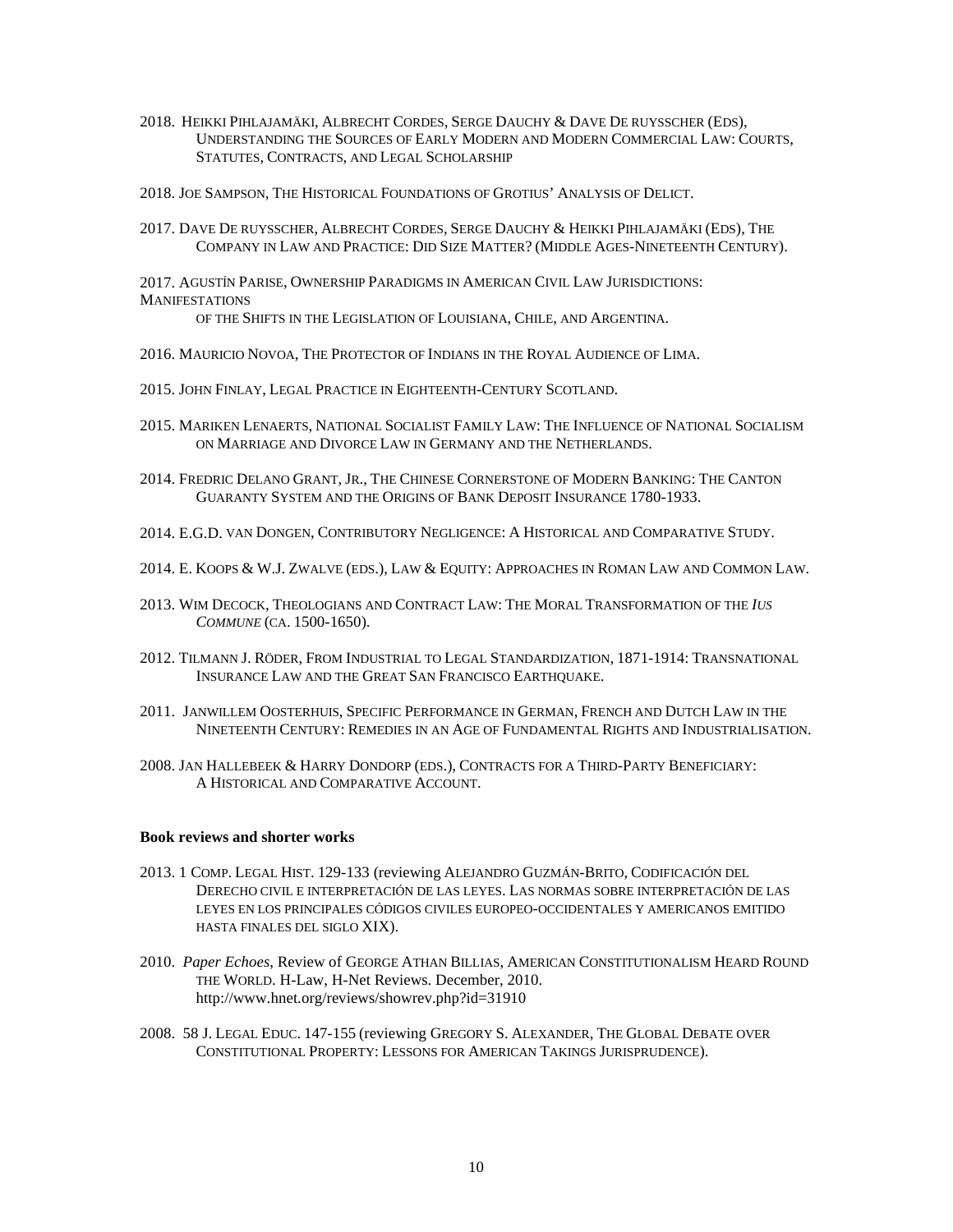- 2006. GLOBAL LAW BOOKS (reviewing LAWRENCE M. FRIEDMAN & ROGELIO PÉREZ-PERDOMO, LEGAL CULTURE IN THE AGE OF GLOBALIZATION: LATIN AMERICA AND LATIN EUROPE) (NYU globallawbooks.org).
- 2005. 64 CAMBRIDGE L.J. 512-514 (reviewing MARGARET MCGLYNN, THE ROYAL PREROGATIVE AND THE LEARNING OF THE INNS OF COURT).
- 2003. 14 J. WORLD HIST. 421-423 (reviewing MARCELLO CARMAGNANI, CONSTITUCIONALISMO Y ORDEN LIBERAL: AMERICA LATINA, 1850-1920).
- 1998. 42 AM. J. LEGAL HIST. 414-415 (reviewing CHARLES R. CUTTER, THE LEGAL CULTURE OF NORTHERN NEW SPAIN, 1700-1810).
- 1997. 65 LEGAL HIST. REV. 164-167 (reviewing H.J. HABAKKUK, MARRIAGE, DEBT, AND THE ESTATES SYSTEM: ENGLISH LAND OWNERSHIP 1650-1950).
- 1997. 65 LEGAL HIST. REV. 211-212 (reviewing F.M.L. THOMPSON, LANDOWNERS, CAPITALISTS, AND ENTREPRENEURS: ESSAYS FOR SIR JOHN HABAKKUK).
- 1997. *Correction,* FLA. B.J., Mar. 1997, at 6 (Letter to Editor on Palsgraf).
- 1996. Faculty editor for Spanish, *Conference of the Supreme Courts of the Americas*, 40 ST. LOUIS U. L.J. 1135-1315, 1431-1549.
- 1995. 63 LEGAL HIST. REV. 206-207 (reviewing DANIEL COQUILLETTE, FRANCIS BACON).
- 1995. 13 LAW & HIST. REV. 202-204 (reviewing EILEEN SPRING, LAW, LAND, AND FAMILY: ARISTOCRATIC INHERITANCE IN ENGLAND 1300-1800).
- 1994. 31 COMP. JURIDICAL REV. 125-132 (reviewing in English and Spanish DAVID J. WEBER, THE SPANISH FRONTIER IN NORTH AMERICA).
- 1994. *Readings on Wills in the Inns of Court 1552-1631*, 54 DAI 3169-3170A (1994).
- 1987. *Keeping Current: Probate*, PROBATE AND PROPERTY, Mar.-Apr. 1987: 37-39 (with others).

#### **Dissertations**

- 2003. *Private Law, Lawyers, and Legal Institutions in Spanish America 1500-2000* (Leiden) Promotor: Prof. dr. dr. A. A. Wijffels
- 1992. *Readings on Wills in the Inns of Court 1552-1631* (Cambridge) Supervisor: Prof. Sir John Baker

## **SELECTED PRESENTATIONS**

| American Society for Legal History, Houston, Texas                  | 2018 |
|---------------------------------------------------------------------|------|
| People and Proprietary Rights in the New World                      |      |
| Chair and commentator                                               |      |
| Found Law Conference (ESCRC), Stellenbosch University, South Africa | 2018 |
| "Léon Duguit and Property in Latin America, 1925-1960"              |      |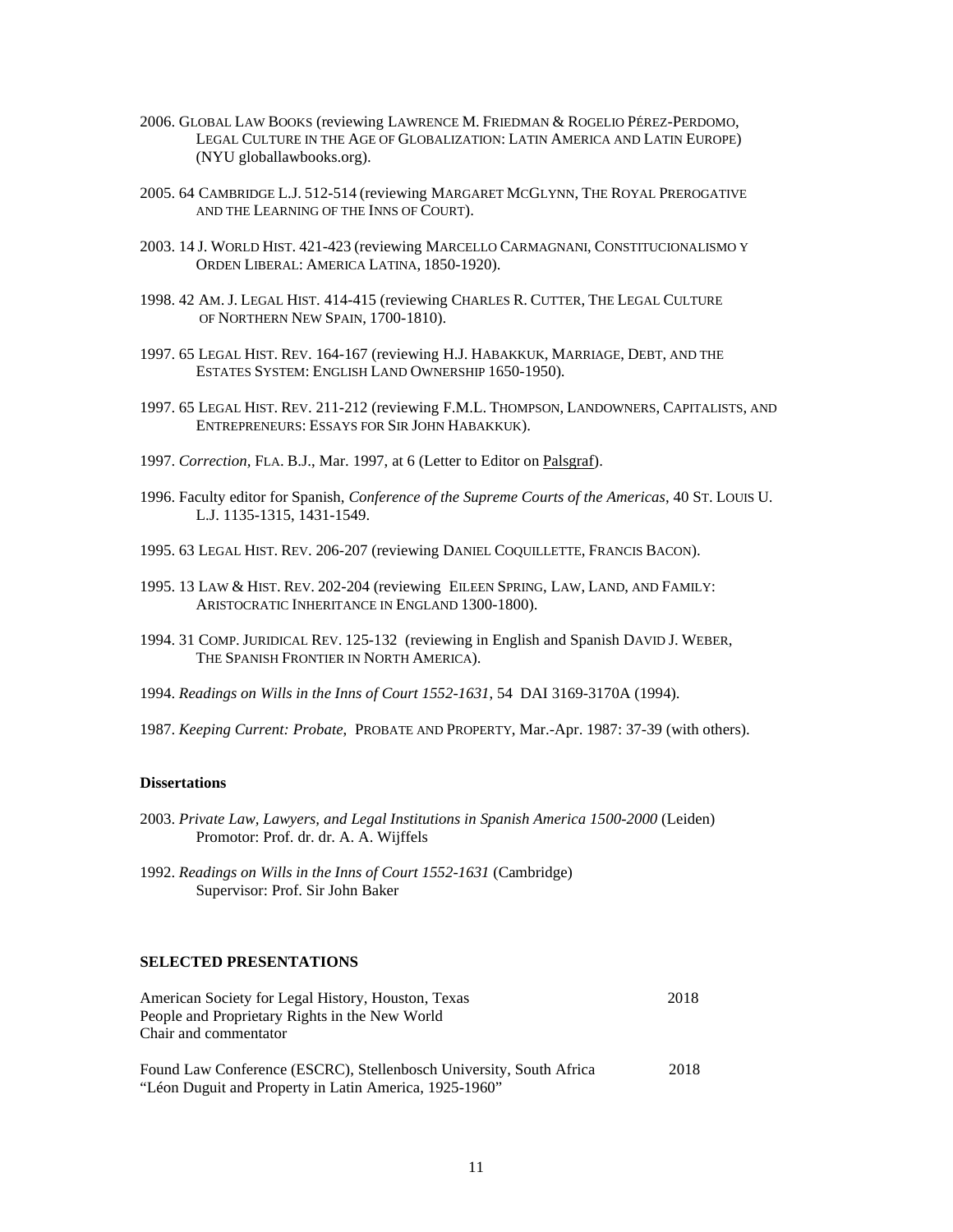| American Society for Legal History, Las Vegas, Nevada<br>Merchants, Institutions, and Legal Changes in the Medieval World<br>Chair of panel                                                                                                                       | 2017 |
|-------------------------------------------------------------------------------------------------------------------------------------------------------------------------------------------------------------------------------------------------------------------|------|
| University of Adelaide, Adelaide, Australia<br>Léon Duguit and the Social Obligation Norm of Property (online conference)<br>"Léon Duguit and the Social Function of Property in Argentina"                                                                       | 2017 |
| British Legal History Conference, University College, London<br>"The Thistle, the Rose, and the Palm: Scottish and English Legal<br>Officials in British East Florida"                                                                                            | 2017 |
| University of Lille 2, Institute of Legal History, Lille, France<br>"The Common Pleas of East Florida 1763-1783"                                                                                                                                                  | 2017 |
| Instituto Internacional de Historia del Derecho Indiano, Berlin, Germany<br>"Los tribunales de la Florida Oriental"                                                                                                                                               | 2016 |
| Tulane Law School, New Orleans, Louisiana<br>"The Supreme Court, Florida Land Claims, and Derecho Indiano"                                                                                                                                                        | 2016 |
| Max Planck Institute for European Legal History, Berlin, Germany<br>20th Anniversary of forum historiae iuris<br>"Publishing and Blogging on Legal History"                                                                                                       | 2016 |
| Edinburgh Law School, University of Edinburgh, Scotland<br>MacCormick Seminar<br>"Florida's Forgotten British Legal Past"                                                                                                                                         | 2016 |
| Finnish Cultural Foundation, Fiskars, Finland<br>The influence of colonies on commercial legal practice<br>"Scots Traders and Spanish Law in Colonial Florida"                                                                                                    | 2016 |
| Pacific McGeorge School of Law, Global Center<br>Keynote speaker, annual symposium<br><b>International Law of Property</b>                                                                                                                                        | 2015 |
| Inter-American Bar Association, San Juan, Puerto Rico<br>Plenary Panel: Comparative Law and the Development of Domestic Law<br>"Comparative Law and Expertise"                                                                                                    | 2014 |
| Cambridge University, Cambridge, U.K.<br>Centre of Latin American Studies, Easter Term Research Seminar<br>"Law and Constitution in Spanish St. Augustine, 1783-1821"                                                                                             | 2014 |
| Oxford University, Oxford, U.K.<br>Roots of Restlessness? Translation in Times of Disruption<br>Translating Constitutions in the Age of Revolution<br>"Translating into Stone: The Monument to the Constitution of Cádiz in<br>St. Augustine Florida (1813-1814)" | 2014 |
| American Society for Legal History, Miami, Florida<br>ASLH Pre-Conference Workshop on Latin American Legal History<br>Commentator on paper by Cristián Villalonga Torrijo's paper on Chile<br>Closed-session, invitation only workshop                            | 2013 |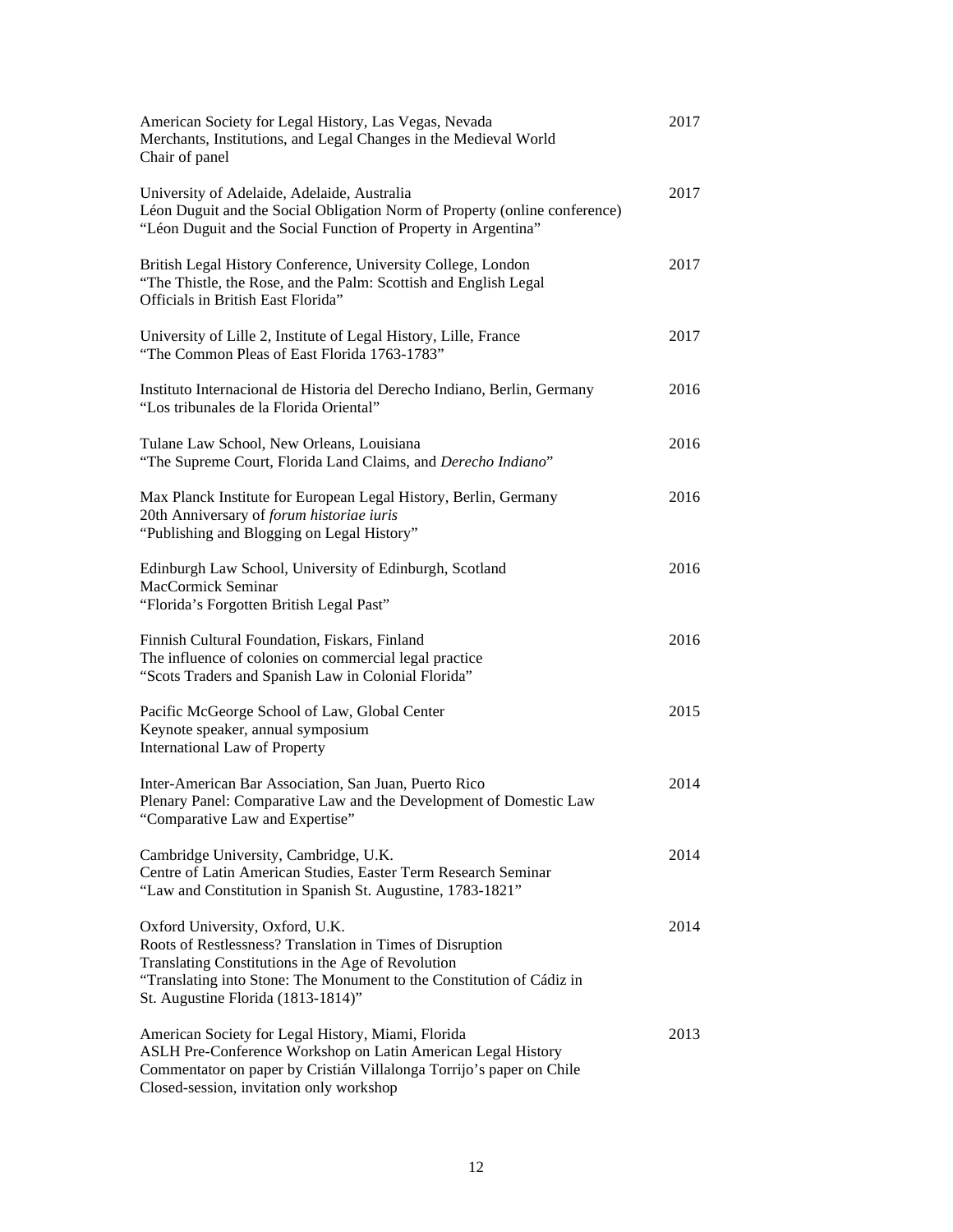| Escuela Libre de Derecho, Mexico City, Mexico<br>Congreso Internacional de Globalización, Derecho Supranacional e<br>Integración Americana<br>"Globalización y la educación legal en los EE.UU."<br>"Epocas en la historia del derecho en los EE.UU." | 2012 |
|-------------------------------------------------------------------------------------------------------------------------------------------------------------------------------------------------------------------------------------------------------|------|
| Centre d'Histoire Judiciare, UMR 8025 CNRS, Lille 2, France<br>Books of Law: The Formation and Transmission of the Western Legal Tradition<br>"United States and Latin America"                                                                       | 2012 |
| España-Florida Foundation, Coral Gables, Florida<br>Homenaje al Bicentenario de la Constitución de Cádiz<br>"La promulgación de la Constitución de Cádiz en San Agustín de la Florida"                                                                | 2012 |
| City of St. Augstine and Florida Coastal School of Law, Jacksonville<br>Reflections on the 200th Anniversary of Florida's First Constitution:<br>Spain's Constitution of Cádiz<br>"The Constitution of Cádiz in Florida"                              | 2012 |
| Instituto Internacional de Historia del Derecho Indiano, Córdoba, Argentina<br>"Gonzalo Herrera y las Floridas frente a las Cortes de Cádiz"                                                                                                          | 2012 |
| Pontificia Universidad Católica de Perú, Lima, Peru<br>International Seminar on the Constitution of Cádiz in the Atlantic World<br>"The Constitution of Cádiz in Florida"                                                                             | 2012 |
| Universidad de Buenos Aires, Argentina<br>Keynote Speaker, "Léon Duguit, his lectures in Buenos Aires, and the<br>Social Function of Property" (by videoconference)                                                                                   | 2011 |
| American Society for Legal History, Atlanta, GA<br>commentator, Law and Politics in Colonial Latin America                                                                                                                                            | 2011 |
| Fordham Law School, New York, NY<br>"Origins of the Social Function of Property in Chile"                                                                                                                                                             | 2011 |
| Max Planck Institute for European Legal History, Frankfurt, Germany<br>"Visions of Cádiz"                                                                                                                                                             | 2010 |
| Universiteit Gent, Gent, Belgium<br>"The Legality Principle and the Constitution of Cádiz"                                                                                                                                                            | 2010 |
| Instituto Internacional de Historia del Derecho Indiano, Puebla, Mexico<br>"El derecho indiano y la Constitución de Cádiz"                                                                                                                            | 2010 |
| European Society for Comparative Legal History, Valencia, Spain<br>"Codification and the Constitution of Cádiz"                                                                                                                                       | 2010 |
| NYU School of Law, New York, NY<br>Making Legal History: Conference in Honor of William Nelson (participant)                                                                                                                                          | 2010 |
| George Washington University, Washington, D.C.<br><b>Comparative Constitutional Law Roundtable</b>                                                                                                                                                    | 2010 |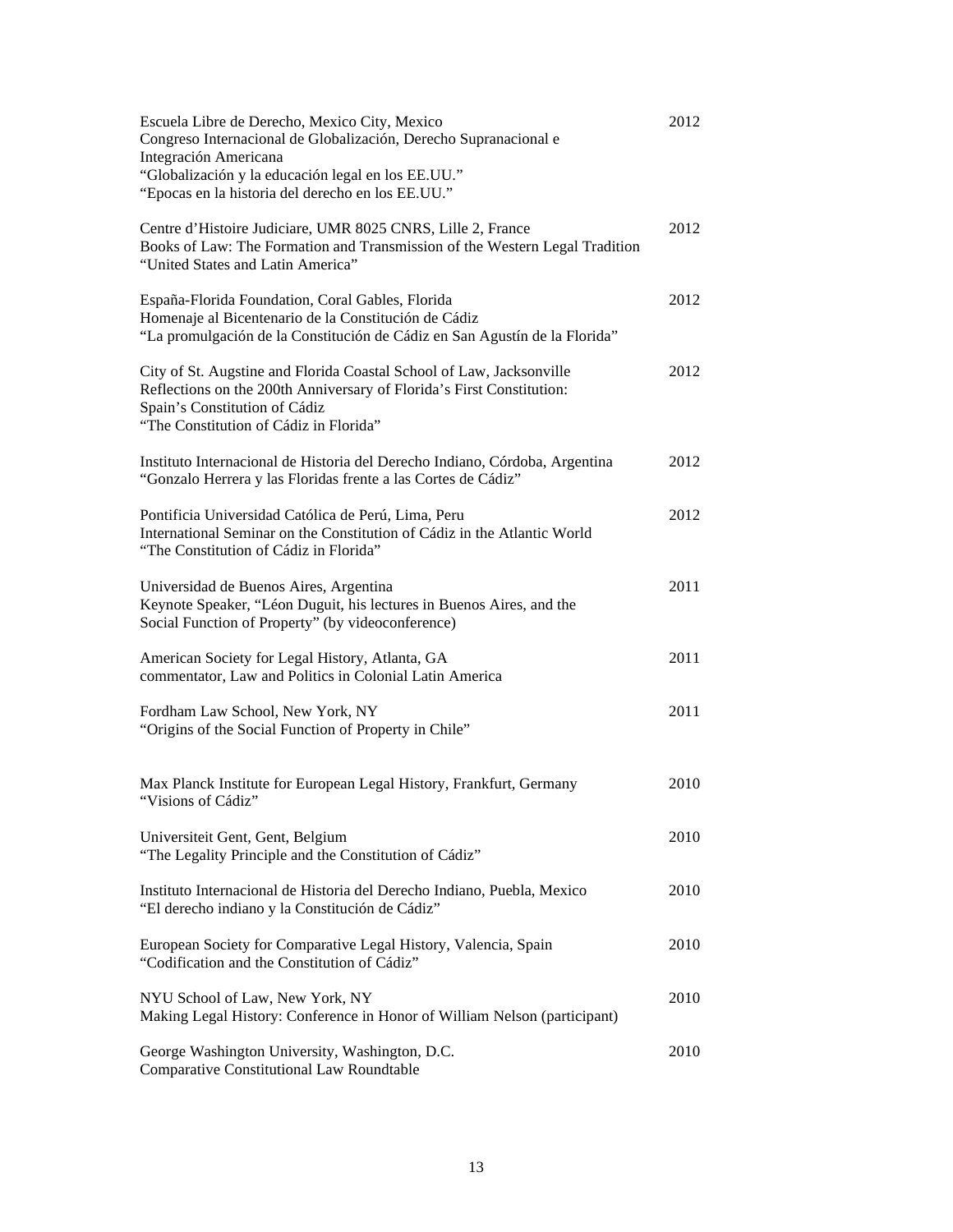| Fulbright Chile, Santiago, Chile<br>U.S. Visiting Scholar Representative, Returning Student Award Ceremony                                                                                            | 2009 |
|-------------------------------------------------------------------------------------------------------------------------------------------------------------------------------------------------------|------|
| Universidad Católica de Temuco, Temuco, Chile<br>"Derecho gringo"                                                                                                                                     | 2009 |
| Asociación de Magistrados IX Región, Temuco, Chile<br>"El origen y el uso de precedentes en el sistema anglo-americano"                                                                               | 2009 |
| American Society for Legal History, Dallas, Texas<br>International Borrowings panel, Commentator                                                                                                      | 2009 |
| Schola Serviani Iuris Romani, Universidad de Los Andes, Santiago, Chile<br>"La tradición romana en los EE.UU. con una nota sobre los tribunales del<br>estado de la Florida"                          | 2009 |
| Pontificia Universidad Católica de Chile, Santiago, Chile<br>"La codificación y la Constitución de Cádiz"                                                                                             | 2009 |
| Pontificia Universidad Católica de Valparaíso, Chile<br>"Gringo Law"                                                                                                                                  | 2009 |
| Segundas Jornadas Chileno-Peruanos de Historia del Derecho, Valparaíso, Chile<br>"La codificación y la Constitución de Cádiz"                                                                         | 2009 |
| Pontificia Universidad Católica de Perú, Instituto Riva-Agüero,<br>Comisión Fulbright de Perú, Lima, Perú<br>"La codificación y la Constitución de Cádiz"                                             | 2009 |
| Pontificia Universidad Católica de Valparaíso, Chile<br>"Las Influencias de la Constitución de Cádiz"                                                                                                 | 2009 |
| Senado de la República, México<br>Seminaro Internacional: El constitucionalismo mexicano<br>"La contribución de Ignacio Vallarta al constitucionalismo mexicano:<br>algunos aspectos norteamericanos" | 2009 |
| American Society for Legal History, Ottawa<br>Chair of panel on racial determination and the law                                                                                                      | 2008 |
| Instituto Technológico Autónimo de México, Mexico City, ALACDE<br>"The Latin American Trust"                                                                                                          | 2008 |
| Miami/Henkel Conference on Ratio Decidendi, Miami<br>Conference organizer                                                                                                                             | 2008 |
| American Society for Legal History, Tempe<br>"The Social-Function Norm of Constitutional Property in Latin America"                                                                                   | 2007 |
| Harvard Law School, Cambridge<br>Global Law in Comparative Perspective<br>"The Social-Function Norm of Constitutional Property in Latin America"                                                      | 2007 |
| Chicago-Kent Law Review Symposium, Chicago<br>"Law and Economic Development in Latin America<br>ALACDE Model Codes" (with J.J. Del Granado)                                                           | 2007 |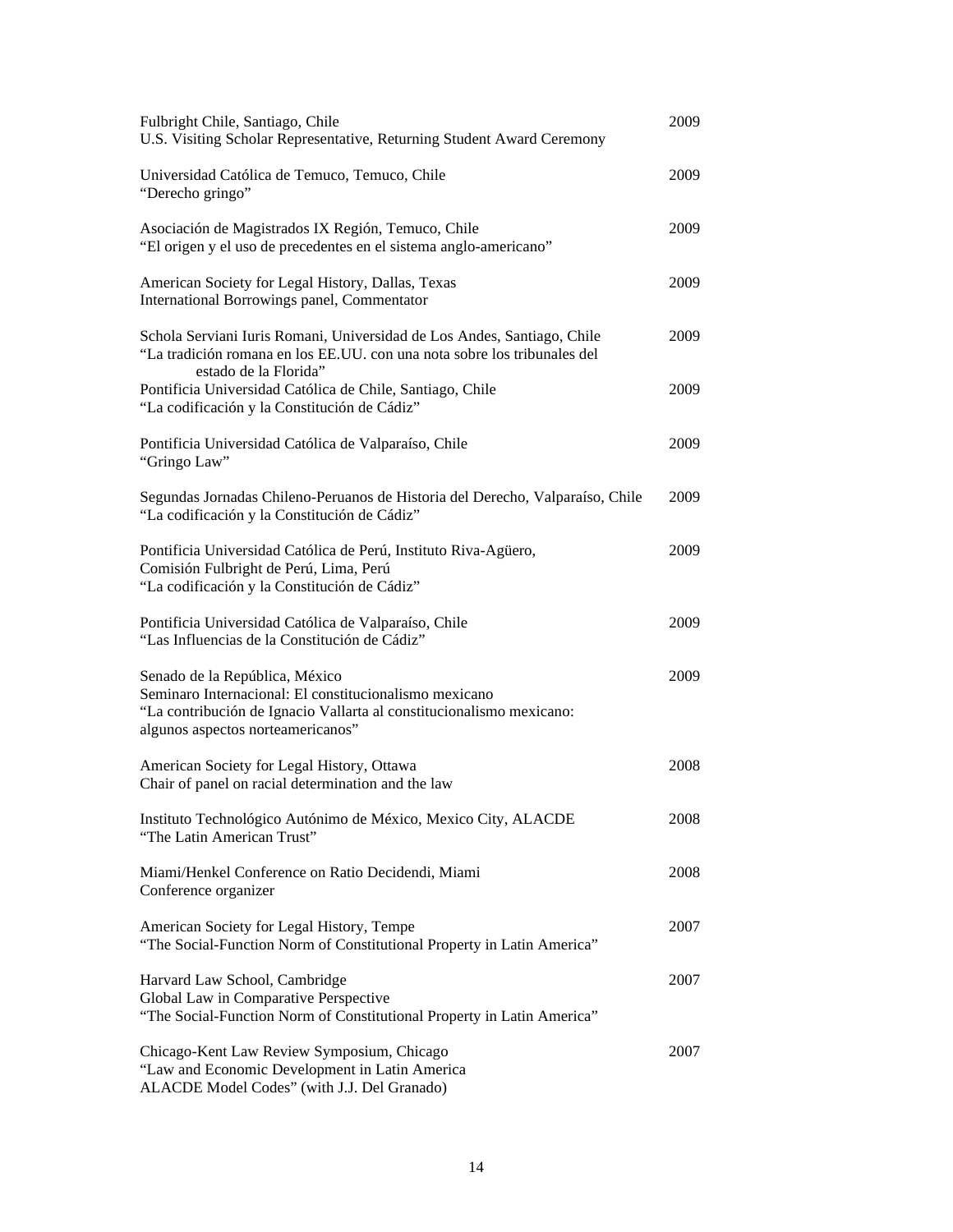| University of Cádiz, Jerez, Spain<br>"U.S. legal education and the Bologna Agreement"                                                                                                          | 2006 |
|------------------------------------------------------------------------------------------------------------------------------------------------------------------------------------------------|------|
| University of Genoa/University of Chicago, Genoa, Italy<br>"Wills of Land, the Statute of Wills, and Butler and Baker's Case"                                                                  | 2006 |
| AALS Annual Meeting, Washington, D.C.<br>Integrating Transnational Perspectives into the First Year Curriculum<br>Property panel                                                               | 2006 |
| Davidson College, Davidson, North Carolina<br>Kelley Lecture                                                                                                                                   | 2005 |
| American Society for Legal History, Cincinnati<br>Chair of panel on history of family law in Latin America                                                                                     | 2005 |
| Pacific McGeorge conference on Globalizing the Curriculum, Squaw Valley<br>Property group member                                                                                               | 2005 |
| University of California, Boalt Hall, ALACDE<br>"The Future of Law and Economics in Latin America: A Proposal<br>for ALACDE Model Codes of Civil and Commercial Law" (with Del Granado)        | 2005 |
| Washington University Latin American Law Workshop, St. Louis<br>"Marbury in Mexico"                                                                                                            | 2005 |
| Working Group on Property, Citizenship, and Social Entrepreneurism, Washington 2004<br>"Globalizing Property"                                                                                  |      |
| American Society for Legal History, Austin<br>"Case Decisions as Sources in Mexican Legal History"                                                                                             | 2004 |
| Richmond/Henkel Conference on Ratio Decidendi, Richmond<br>"Case law as ratio decidendi in Latin America:<br>Origins of the Mexican jurisprudencia"                                            | 2004 |
| Association Andrés Bello des Juristes Franco-Latino-Américains, Paris<br>"El origen común de los códigos de dos continentes"                                                                   | 2004 |
| American Society for Legal History, Toronto<br>organized panel "Colonial and Early Republic Latin American Law"<br>presented paper "Borrowing Private Law in Nineteenth-Century Latin America" | 1999 |
| NYU School of Law, New York<br>1998, 1999<br>Legal History Colloquium<br>"The Power of Codification in Latin America"<br>"Latin American Law"                                                  |      |
| Trinity Hall, Cambridge, U.K.<br>Thirteenth British Legal History Conference: Learning the Law<br>"The Ascent of the Readings: Some Evidence from Readings on Wills"                           | 1997 |
| Universidad Pontificia Bolivariana, Medellín, Colombia<br>Ciclo de Conferencias conmemorativo de los 60 años<br>de la Facultad de Derecho: "Formación del Derecho Común"                       | 1996 |